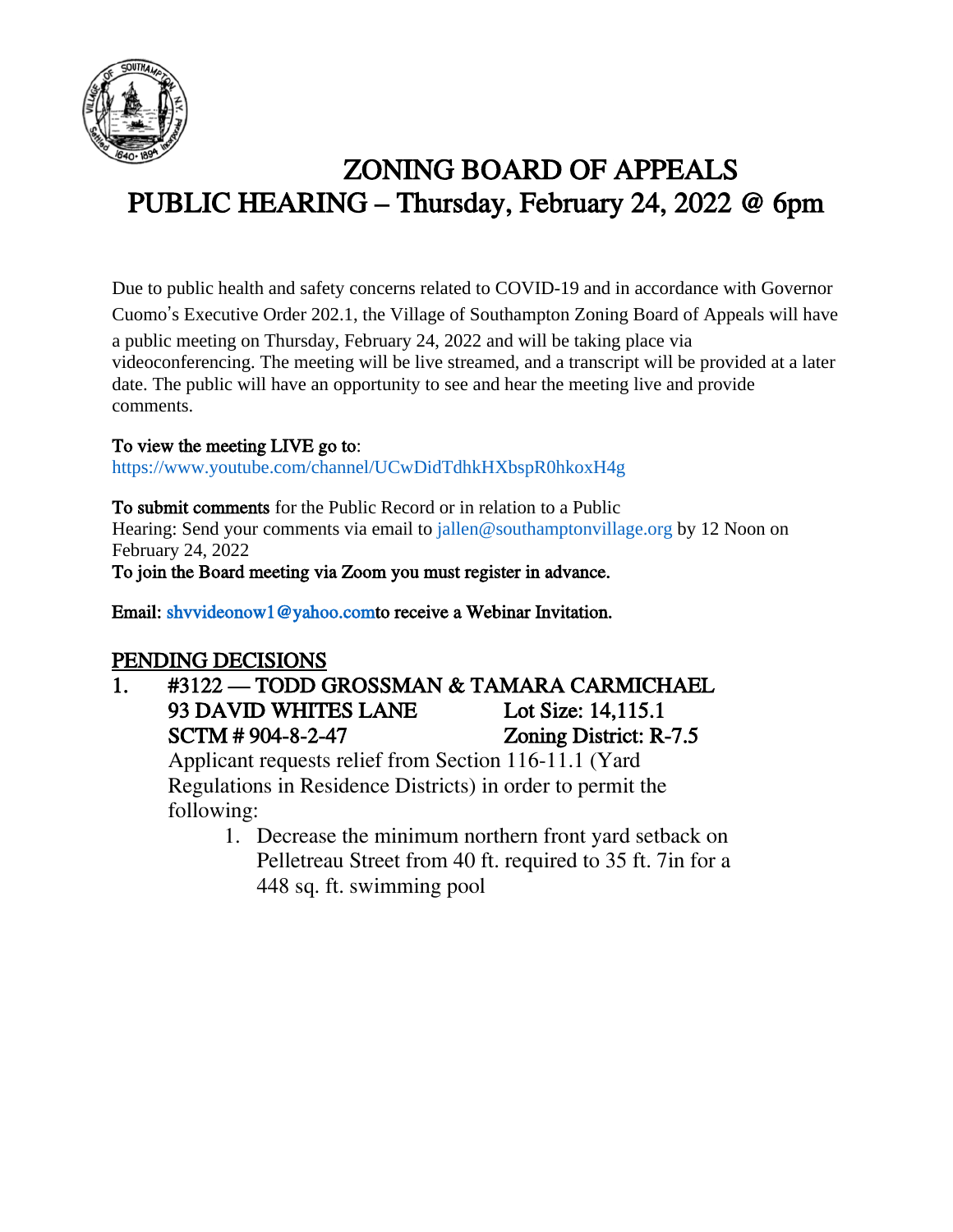#### PENDING CASES:

#### 1. # 3117 - POST CROSSING, LLC 104 POST CROSSING Lot Size: 21,109 sq. ft. SCTM # 904-7-1-17 Zoning District: R-7.5

 Applicant requests relief from Section 116-11.1 (Yard Regulations in Residence Districts) in order to permit the following:

1. Decrease the minimum southern side yard setback from 15 ft. required to 10 ft. for a 364 sq. ft. (14.1' x 26') Detached garage

### 2. # 3104 - TOWN & VILLAGE OF SOUTHAMPTON 51 POND LANE Lot Size: 34,970 sq. ft. SCTM # 904-14-3-16 Zoning District: R-20 ADJOURNED PENDING ARB; SEQRA DETERMINATION ADOPTED BY PLANNING BOARD

Applicant requests relief from Section 116-9A(b)[1](Accessory Structure Not to Exceed 520 sq. ft.), Section 116-9A(d) (Accessory Structure Not to Exceed 16 ft. In Height), Section 116-9A(3) (Accessory Buildings Not to be Placed Within Front Yard), Section 116-9A(1)(e)(No Cellars in Accessory Buildings) in order to:

- 1. Increase the maximum size of an accessory structure from 520 sq. ft. permitted to 570 sq. ft.; and
- 2. Decrease the minimum eastern front yard setback on Pond Lane for an accessory structure from 50 ft. required to 36.9 ft.; and
- 3. Increase the maximum height of an accessory structure from 16 ft. permitted to 24 ft.; and
- 4. Allow a cellar in an accessory structure for a 570 sq. ft. (15' x 38')
- 5. Decrease the minimum access driveway from 24 ft. required to 20 ft.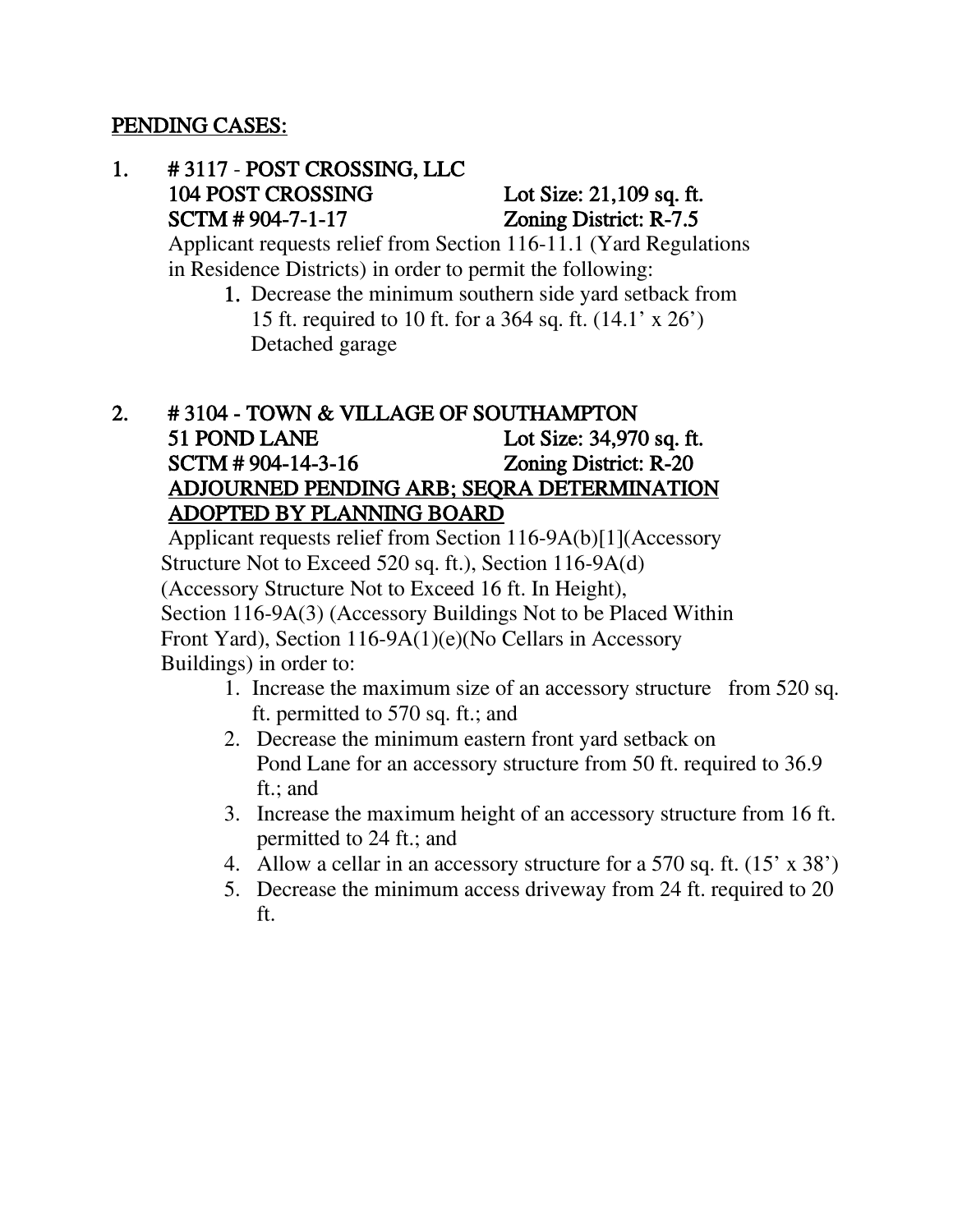## 3. #3116 - OX HOUSE 1000, LLC 375 OX PASTURE ROAD Lot Size: 81,203 sq. ft SCTM # 904-11-3-31 Zoning District: R-120

 Applicant requests relief from Section 116-11.1C(1)(Minimum Distance From Street For Accessory Buildings) in order to:

1. Decrease the minimum northern front yard setback on Marylea Drive from 90 ft. required to 50 ft.  $40$  ft. for a 5,712 sq. ft. (50' x) 111') sunken tennis court

### 4. # 3124 - LUX CONSTRUCTION & DESIGN LLC 80 HARVEST LANE Lot Size: 20,725 SCTM # 904-1-3-84.34 Zoning District: R-20 APPLICANT REQUESTS ADJOURNMENT TO MARCH 15, 2022

 Applicant requests relief from Section 116-11.1 (Yard Regulations in Residence Districts) in order to:

- 1. Decrease the minimum eastern side yard setback from 35 ft. required to 28.9 ft. (27.1 existing) and
- 2. Decrease the total minimum side yard setback from 46 ft. required to 39.9 ft for a 100 sq. ft.  $(12 \times 8)$  one-story addition with an 88 sq. ft. covered porch
- 3. Decrease the minimum southern rear yard setback from 60 ft. to 48 ft. for a 768 sq. ft.  $(24 \times 16')$  two-story addition  $(34.2 \text{ to existing})$ deck)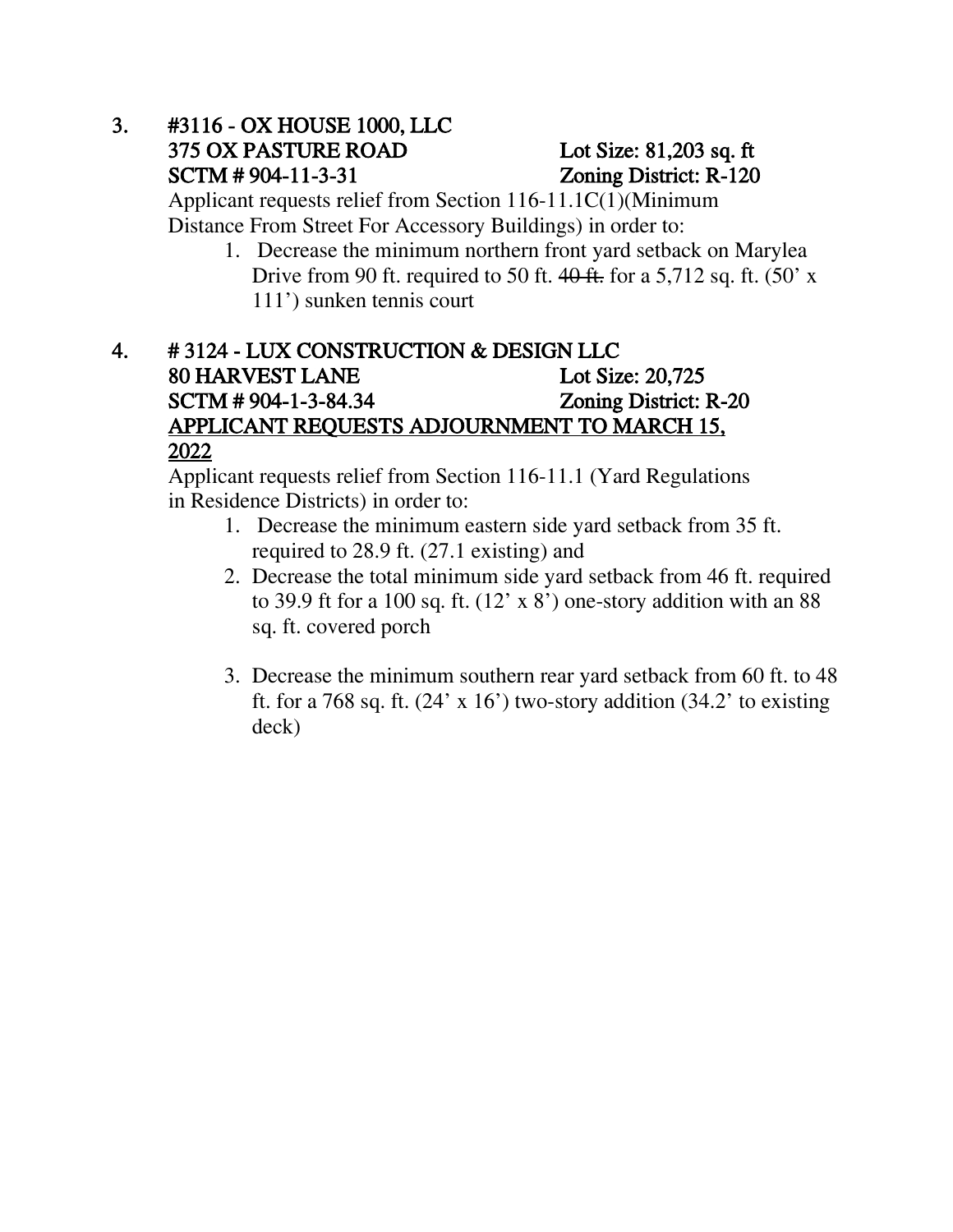### 5. # 3125 - MICHAEL & KATHLEEN ANDERSON 41 VAN BRUNT STREET Lot Size: 13,009 sq. ft. SCTM # 904-8-2-18 Zoning District: R-7.5 APPLICANT REQUESTS ADJOURNMENT TO MARCH 15, 2022

 Applicant requests relief from Section 116-11.1 (Yard Regulations in Residence Districts), Section 116-11.2 (Lot Coverage) and Section 116.17.1 (Maximum Floor Area of Dwelling) in order to:

- 1. Decrease the minimum southern front yard setback on Van Brunt Street from 30 ft. required to 26.7 ft. (22.9 ft. to existing)
- 2. Decrease the minimum western side yard setback from 15 ft. required to 7.8 ft. (23.5 ft. to existing)
- 3. Increase the maximum gross floor area from 2,794 sq. ft. permitted to 3,968 sq. ft. (3,328 sq. ft. existing) for a 640 sq. ft. (16' x 40') one-story addition.

### 6. # 3127 - HAMPTON VILLAGE, LLC 220 HAMPTON ROAD Lot Size: 31,324 sq. ft. SCTM # 904-7-5-41.4 Zoning District: HRO

Applicant requests Special Exception under Section 116-5D (Table of Use Regulations for Business Districts) and relief from Section 116-5E (Table of Dimensional Regulations for Business Districts) in order to:

- 1. Allow a Special Exception Use for a Single-Family Residence in the Hampton Road Office (HRO) Zone;
- 2. Increase the lot coverage for a 2-story building from 2,000 sq. ft. permitted to 4,479 sq. ft.; and
- 3. Increase the floor area for a 2-story building from 4,000 sq. ft. to 4,676 sq. ft. for a proposed 4,676 sq. ft. single-family home
- 4. Decrease the minimum southern rear yard setback from 20 ft. required to 15 ft. for a 516 sq. ft. pool house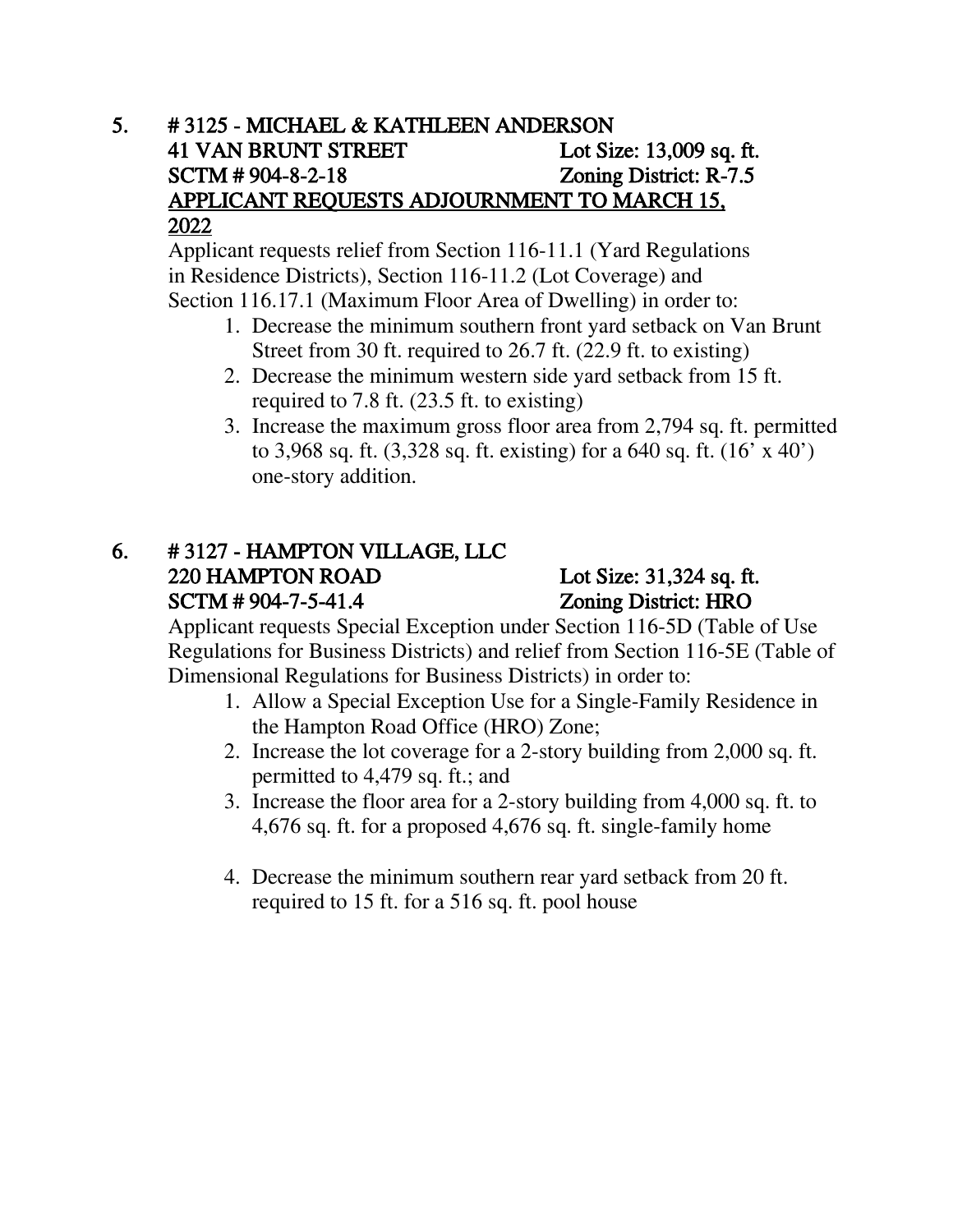#### NEW CASES:

### 1. # 3128 – JUAN M. ROMERO & ANDREA E. GRIMALDO 63 ARMANDE STREET Lot Size: 12,307.8 sq. ft. SCTM # 904-3-2-74 Zoning District: R-7.5

 Applicant requests relief from Section 116-11.1A(Table of Yard Regulations) in order to:

> 1. Reduce the minimum southern front yard setback on Armande Street from 25 ft. required to 20 ft. for a proposed 33 sq. ft. (7'4" x 4'6") open portico

#### 2. # 3115 – ALVISE ORSINI & GEOFFREY VAN RAEMDONCK 143 HERRICK ROAD Lot Size: 18,769 sq. ft. SCTM # 904-19-2-26 Zoning District: R-12.5

Applicant requests relief from Section 116-11.1 (Yard Regulations in Residence Districts) and Section 116-12E (Pyramid Law) in order to:

- 1. Decrease the minimum eastern front yard setback (Little Plains Road) from 30 ft. required to 27 ft. (1.5 ft. to existing) to permit a 54 sq. ft. one-story addition
- 2. Decrease the minimum northern side yard setback from 15 ft. required to 14 ft. (5.6 ft. to existing); and
- 3. Pierce the sky plane by an additional 6 cu. Ft. to permit a 927 sq. ft. partial basement extension with a 642 sq. ft. one-story addition